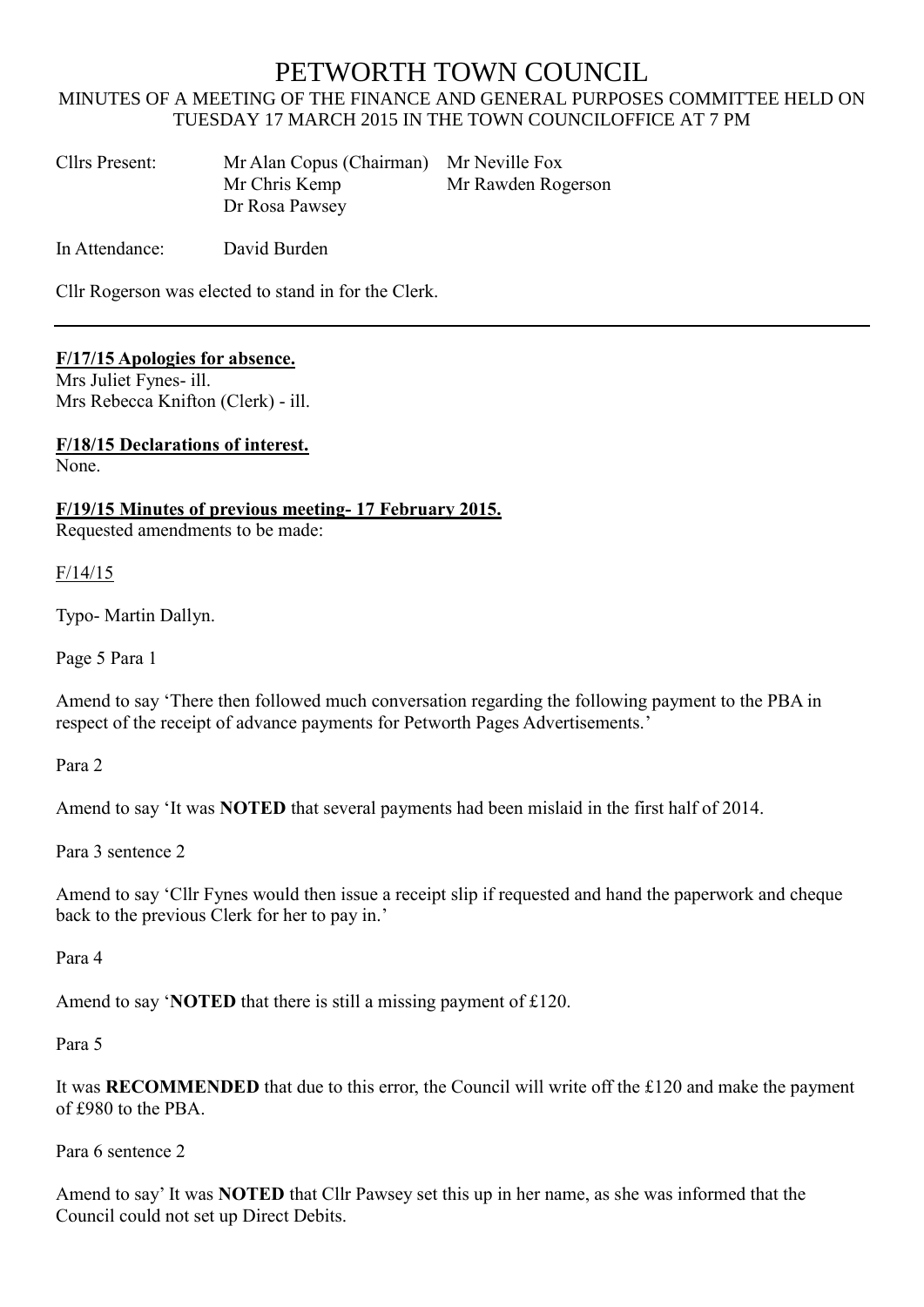**PROPOSED** Alan Copus **SECONDED** Chris Kemp subject to the above amendments.

**RECOMMENDED** that the minutes of the previous meeting are approved subject to the above amendments.

# **F/20/15 Matters Arising**

| AG Langham              | Carried Forward                                                    |
|-------------------------|--------------------------------------------------------------------|
| <b>Austins Invoices</b> | Statement now received to end of January                           |
| Stonemasons             | Payment now received                                               |
| <b>HMRC</b>             | Awaiting clarification of entire issue from HMRC & their intention |
| Annual Return           | Internal Audit date booked                                         |

## **Action points From Previous Minutes**

F/10/15

Updated Christmas Lights figure added to Insurance Policy

F/12/15

Grant Request from Samaritans- Carried Forward S106- Carried Forward

F/14/15

Southern Water Action Point- Cllr Robbins to check meter- Carried Forward Leconfield Estate Water bill amount- Clerk to check- Carried Forward Shona Turner at CDC- Contacted and responded Website Hosting- Address amended and direct debit set up.

## **F/21/15 Grant Request**

Victim Support grant request. **ACTION**- Clerk to write to explain that request has arrived at the end of the financial year, but that PTC will consider their application in the next financial year.

## **F/22/15 Receipts**

| Trevi Inns | 12/03/2015 | 160 Petworth Pages Adverts |
|------------|------------|----------------------------|
| Remnant    | 12/03/2015 | 16.75 Allotment Rents      |
| Crocombe   | 12/03/2015 | 20 Allotment Rents         |

# **NOTED**

## **F/23/15 Invoices for Approval**

12/03/15 Austens- Query amount

| <b>PBA</b>     | 980.00 Petworth Pages Printing/Expenses   |
|----------------|-------------------------------------------|
| Austens        | 5.18 Xmas Event                           |
| Naldrett       | 497.50 Rosemary Gdns/Hampers Com Contract |
| <b>Austens</b> | 25.14 Office Expenditure                  |
| Naldrett       | 200.00 General Maintenance                |
| <b>KCS</b>     | 28.03 Photocopier                         |
| G Chandler     | 1,584.00 Hampers Common Maintenance       |
| Glasdon        | 774.00 Contingency                        |
| R Knifton      | 13.72 Expenses/Postage                    |
|                |                                           |